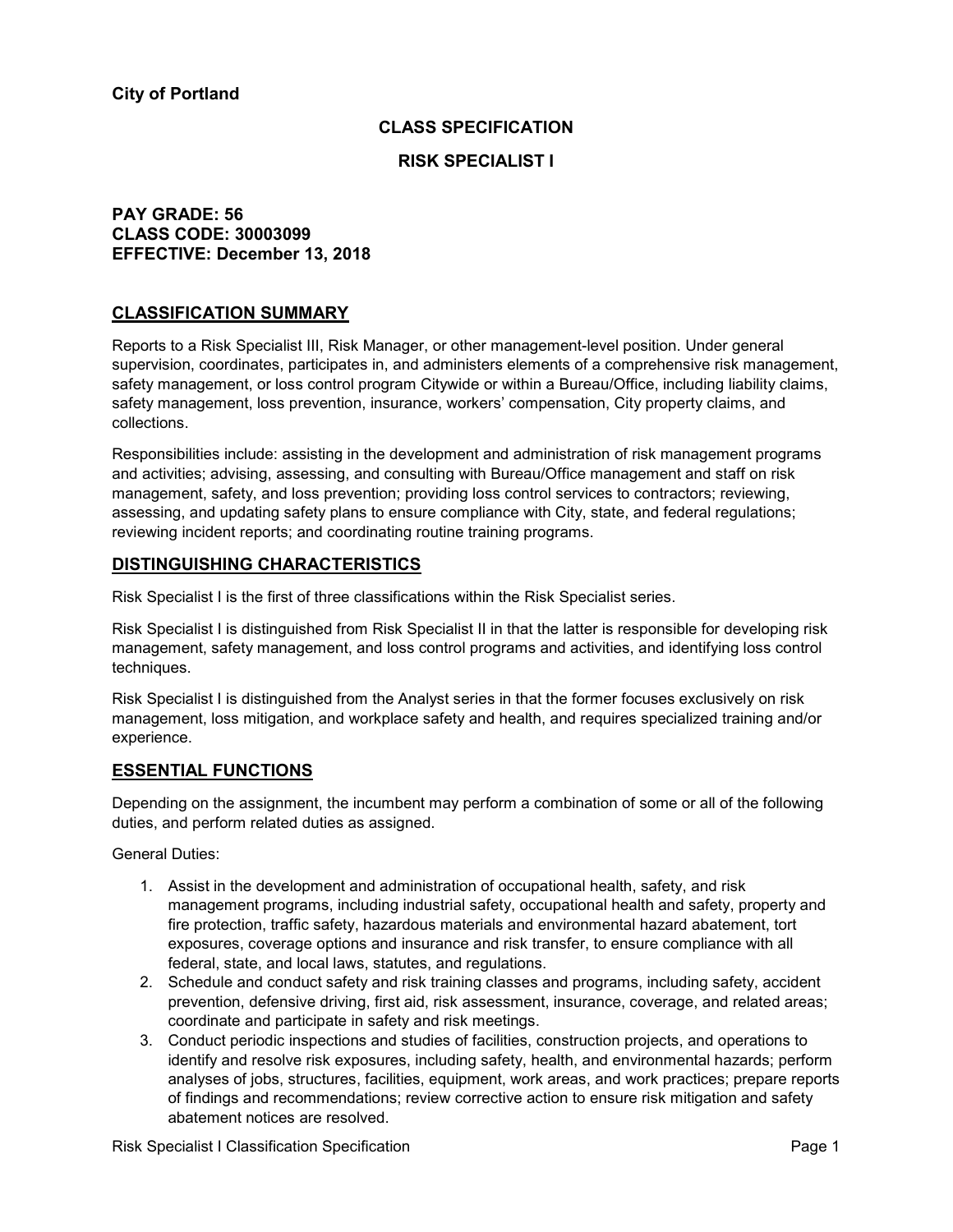- 4. Provide safety support services to construction projects; monitor active construction projects to ensure a safe and healthy environment for the public, City staff, and contractor's employees, and to ensure contractors are fulfilling obligations to establish risk controls and maintain safe and healthy work sites.
- 5. Research, gather, and interpret insurance coverage information from Bureaus/Offices, and evaluate coverage requirements; advise Bureau/Office management on acceptable types and limits of coverage; prepare insurance applications; consult with broker and make recommendations.
- 6. Provide technical expertise, program support, and consulting services for occupational safety and health and insurance topics; provide recommendations and advise Bureau/Office management and staff on best practices, compliance, and rule interpretation.
- 7. Perform audits of worksite locations and procedural manuals for compliance with relevant City, state, and federal regulations and standards; collaborate with Bureau/Office safety managers and personnel to establish safety and loss prevention protocols.
- 8. Analyze exposure and loss data, and examine alternative risk management techniques or solutions for abatement; consolidate, classify, and perform statistical analyses of raw data.
- 9. Provide administrative support for safety and risk management committees.

# **SUPERVISION RECEIVED AND EXERCISED**

The work of this classification is performed under general supervision by a Risk Specialist III, Risk Manager, or other management-level position.

This classification has no supervisory responsibilities.

# **KNOWLEDGE/SKILLS/ABILITIES REQUIRED**

- 1. Knowledge of principles, practices, policies, procedures, and methods of supporting risk management and occupational health and safety programs.
- 2. Knowledge of practices and procedures for managing, administering, and analyzing claims.
- 3. Knowledge of federal, state, and local laws, statutes, regulations, policies, procedures, and standards for insurance, tort risk management, loss mitigation, employee health and safety, engineering, ergonomics, industrial hygiene, and chemical and hazardous materials programs.
- 4. Knowledge of potential hazards, specifications, and codes associated with aspects of public works construction projects.
- 5. Knowledge of practices and methods for designing training programs and materials.
- 6. Ability to develop, recommend, implement, and evaluate comprehensive loss control programs, including safety and accident prevention, property protection, workplace safety, conservation, and fire prevention.
- 7. Ability to design, conduct, and evaluate employee training programs on occupational health and safety practices and regulations.
- 8. Ability to conduct accident and workplace safety investigations.
- 9. Ability to conduct research on loss prevention and control issues, evaluate alternatives, and reach conclusions and recommendations for improvement.
- 10. Ability to establish and maintain effective working relationships with Bureau/Office staff, representatives of other governmental agencies, the public, and others encountered in the course of work.
- 11. Ability to communicate effectively, both verbally and in writing; present information, proposals, and recommendations clearly and persuasively in public settings.
- 12. Ability to exercise independent judgment, problem-solve, and take initiative within established procedures and guidelines.
- 13. Ability to utilize City-specific technology and general office software.

## **MINIMUM QUALIFICATIONS REQUIRED**